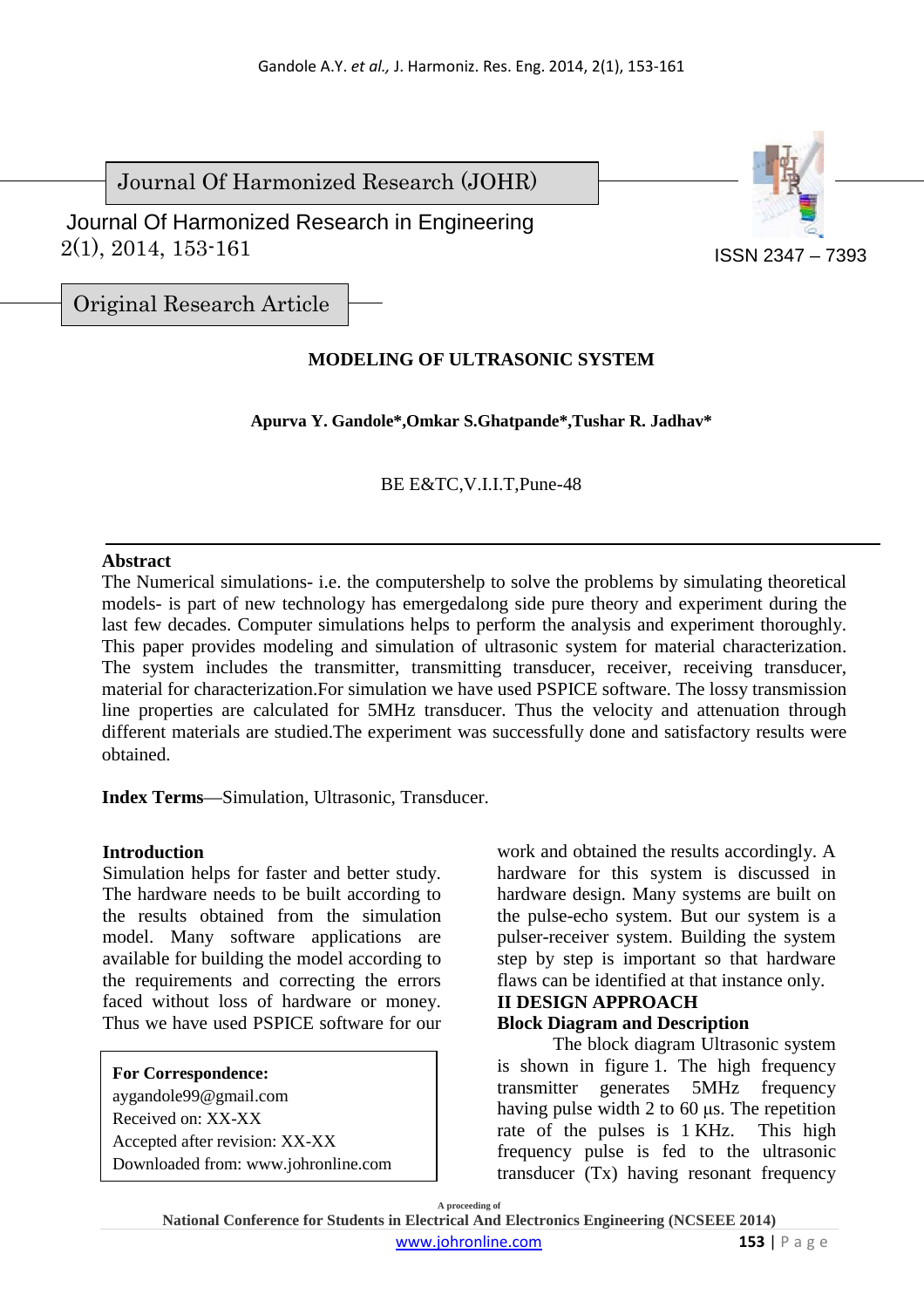5 MHz. The receiver-transducer (Rx), which is at the other end of the sample, converts the received ultrasonic pulse into an electrical signal. This signal is fed to an amplifier and then detected.



Fig.1 Block diagram of ultrasonic system

Pulser-Receiver system:

The transducer converts electrical energy into mechanical energy, and vice versa. The ultrasonic transmitter transmits the high frequency. The receiver transducer receives these ultrasound waves for analysis. These waves get attenuated as they pass through the material under test and require a definite time for the travel whichis used to calculate the velocity. Attenuation and velocity provide for material characterization.Ultrasonic transducer is made up of a piezoelectric element and nonpiezoelectric layers for encapsulation which helps acoustic matching. Accordingly the

hardware is built step by step to check the flaws. For simulation an analogy between lossy line and transducer is studied.

This lossy transmission line model is described by four lumped parameters,

- *R* is the resistance in both conductors per unit length in W /m
- *L* is the inductance in both conductors per unit length in H/m
- *G* is the conductance of the dielectric media per unit length in /m
- *C* is the capacitance between the conductors per unit length in F/m

| S.No           | Physical properties at 25 <sup>°</sup> C                                  | PZT-5A                                |
|----------------|---------------------------------------------------------------------------|---------------------------------------|
| $\mathbf{1}$   | Density (p) $(kg/m^3)$                                                    | 7750(b)                               |
| $\overline{2}$ | Mechanical $Q(Q_m)$                                                       | 75 <sub>(b)</sub>                     |
| 3              | Sound velocity (c) (m/s)                                                  | 4350(b)                               |
| 4              | Permitivity with constant strain ( $\varepsilon^{s}$ ) ( $C^{2}/Nm^{2}$ ) | 7.35 $\times$ 10 <sup>-9</sup> (b)    |
| 5              | Piezoelectric stress constant ( $e^{33}$ ) (C/m <sup>2)</sup>             | 15.8(b)                               |
| 6              | Acoustic Impedance (MRayl)                                                | 33.7 <sub>(b)</sub>                   |
| $\overline{7}$ | Piezoelectric Constant (10 <sup>-12</sup> C/N)                            | $d_{33}$ = 374 (a) $d_{15}$ = 584 (a) |
| 8              | Couping factor $(K_{33})$                                                 | 0.66(b)                               |

**Table 1. Physical properties of Transducers at25 <sup>o</sup> C** 

**A proceeding of National Conference for Students in Electrical And Electronics Engineering (NCSEEE 2014)**  www.johronline.com **154** | P a g e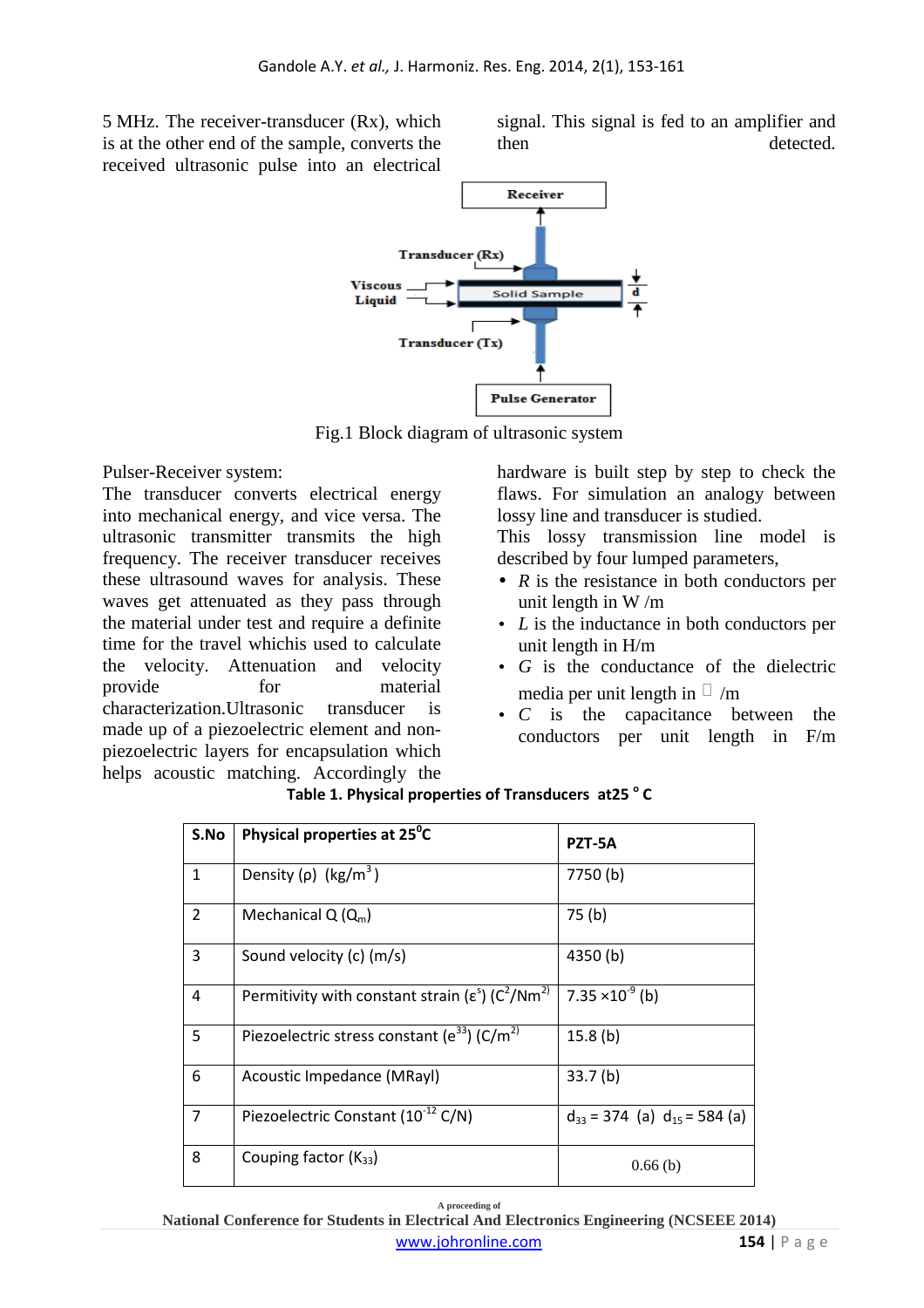To evaluate the model, the model parameters of PZT-5A transducers were calculated and given in table 2.

| S.No. | <b>Model parameters</b>                                                      | PZT-5A               |
|-------|------------------------------------------------------------------------------|----------------------|
|       | <b>Physical parameters</b>                                                   |                      |
| 1     | Diameter (mm)                                                                | 12.7                 |
| 2     | Cross sectional area (A)<br>(m <sup>2</sup> )                                | 0.0001267            |
| 3     | Center frequency (MHz)                                                       | 5MHz                 |
|       | <b>Equivalent lossy transmission line</b><br>parameters( Mechanical section) |                      |
| 4     | C                                                                            | 53.8nF               |
| 5     | R                                                                            | $411k\Omega$         |
| 6     | L                                                                            | 981mH                |
| 7     | G                                                                            | 0                    |
| 8     | Len                                                                          | 435µm                |
|       | <b>Electrical section parameter</b>                                          |                      |
| 9     | Static capacitance $C_0$                                                     | 2.14nF               |
|       | <b>Controlled sources parameter</b>                                          |                      |
| 10    | Transmitting constant (h)<br>(N/C)                                           | $2.15 \times 10^{9}$ |
| 11    | Current source gain ( $F_2$ )                                                | $2.15 \times 10^{9}$ |
| 12    | Dependant current source<br>gain $(F_1)$                                     | 4.60                 |
| 13    | Voltage control voltage<br>source gain $(E_1)$                               | $\mathbf{1}$         |
| 14    | $R_1$                                                                        | $1 K\Omega$          |
| 15    | $C_1$                                                                        | 1F                   |

#### **Table 2 Model parameters of Transducers**

The material under test is modeled using lossy transmission line. To verify the materials data was obtained from standard references; Lide<sup>(a)</sup> (1999), Kaye<sup>(b)</sup>*et al* 

 $(1995)$ , Stewart<sup>(c)</sup>et al (1930), Greenspan<sup>(d)</sup>et *al* (1959), Carl<sup>(e)</sup>, Weast<sup>(f)</sup> (1981), Asay<sup>(g)</sup>*et al* (1967)are given in table3.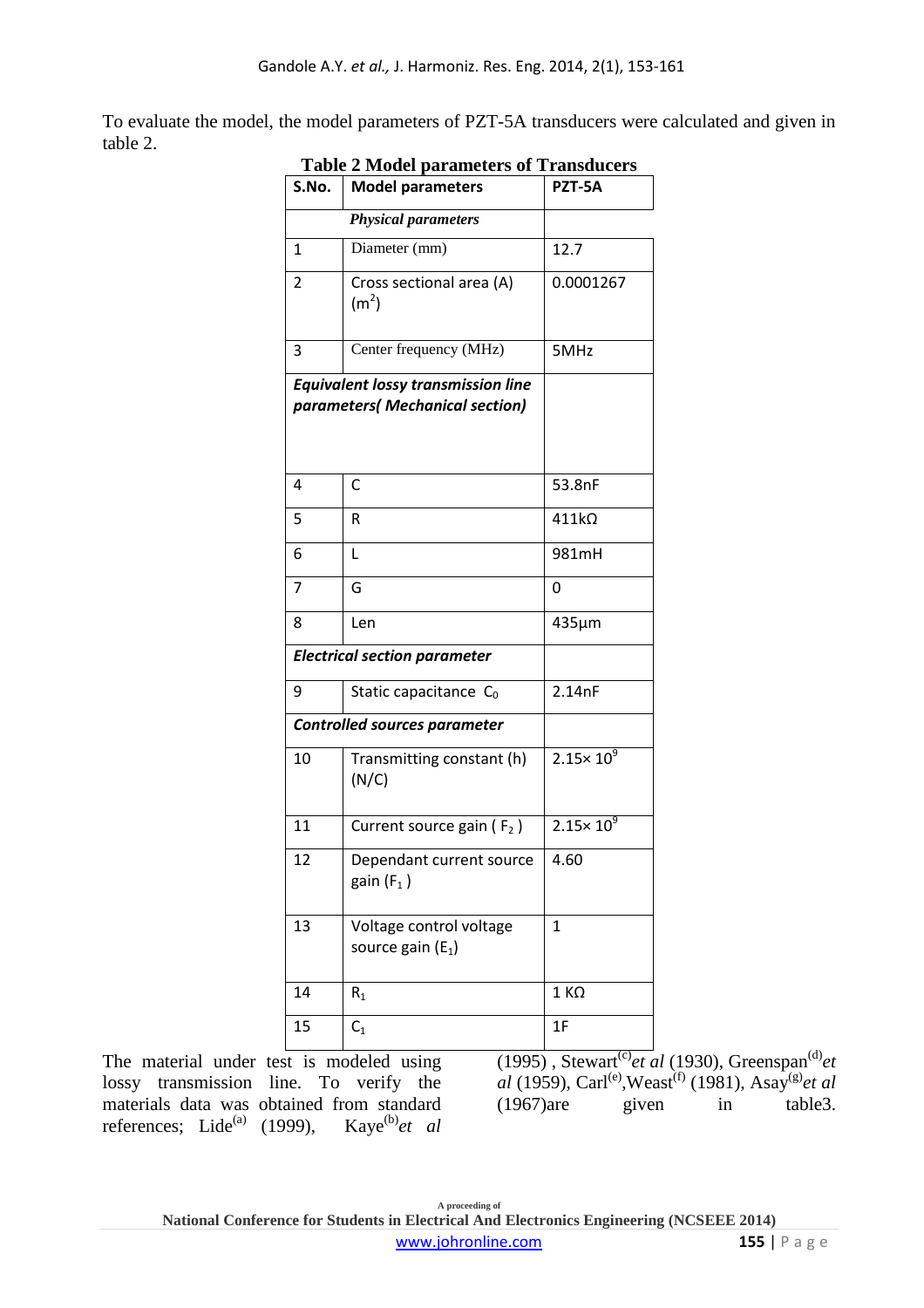|                        |                      |                   |                  | radic of rhysical properties of sample materials at 200 $\circ$ |             |              |           |              |
|------------------------|----------------------|-------------------|------------------|-----------------------------------------------------------------|-------------|--------------|-----------|--------------|
| Materials<br>(Liquids) | Density              | Sound<br>velocity | Viscosity        | Acoustic<br>Impedance                                           |             |              | Reference |              |
|                        | $\rho$<br>$(Kg/m^3)$ | $v$ (m/s)         | $\eta$<br>(CP)   | $Z$ (MRayl)                                                     | $\rho$      | v            | $\eta$    | Z            |
|                        |                      |                   |                  |                                                                 |             |              |           |              |
| <b>Distilled</b>       | 1000                 | 1497              | 0.890            | 1.494                                                           | $\mathbf f$ | d            | e         | $\mathsf{f}$ |
| water                  |                      |                   |                  |                                                                 |             |              |           |              |
|                        |                      | Sound             | Young's          | <b>Acoustic</b>                                                 |             |              | Reference |              |
|                        |                      | velocity          | modulus          | Impedance                                                       |             |              |           |              |
| <b>Materials</b>       | <b>Density</b>       | v,                |                  |                                                                 | ρ           | v            | Υ         | Z            |
| (Solid)                | ρ                    |                   | Ε,               | Z,                                                              |             |              |           |              |
|                        |                      | (m/s)             | (10 <sup>9</sup> | (MRayl)                                                         |             |              |           |              |
|                        | $(Kg/m^3)$           |                   | $N/m^2$ )        |                                                                 |             |              |           |              |
| Teflon                 | 2140                 | 1390              | 0.5              | 2.97                                                            | a           | g            | a         | a            |
| Aluminium              | 2700                 | 5100              | 69               | 17.33                                                           | a           | $\mathsf{C}$ | a         | a            |
| Steel                  | 7860                 | 5874              | 200              | 46.00                                                           | $\mathbf b$ | $\mathsf{C}$ | b         | b            |

**Table 3: Physical properties of sample materials at 25o C** 

Calculations of model parameters for some sample materials and intermediate layer are calculated. Model parameters of the

some sample materials are calculated at 25  $\mathrm{^{\circ}C}$ , which are given in table 4.

| Frequency |                           | 5 MHz |       |       |   |
|-----------|---------------------------|-------|-------|-------|---|
|           | Model parameters          | C     | L     | R     | G |
| S.No      | Material                  | μF    | mH    | KΩ    |   |
| 1         | <b>Distilled</b><br>water | 3.52  | 126.7 | 0.208 | 0 |
| 2         | Teflon                    | 1.88  | 271   | 326   | 0 |
| 3         | Aluminium                 | 0.071 | 342   | 1.74  | 0 |
| 4         | Steel                     | 0.029 | 988   | 57.3  | 0 |

Table 4: Model parameters of somesolid sample materials at 25 °C.

**A proceeding of National Conference for Students in Electrical And Electronics Engineering (NCSEEE 2014)**  www.johronline.com **156** | P a g e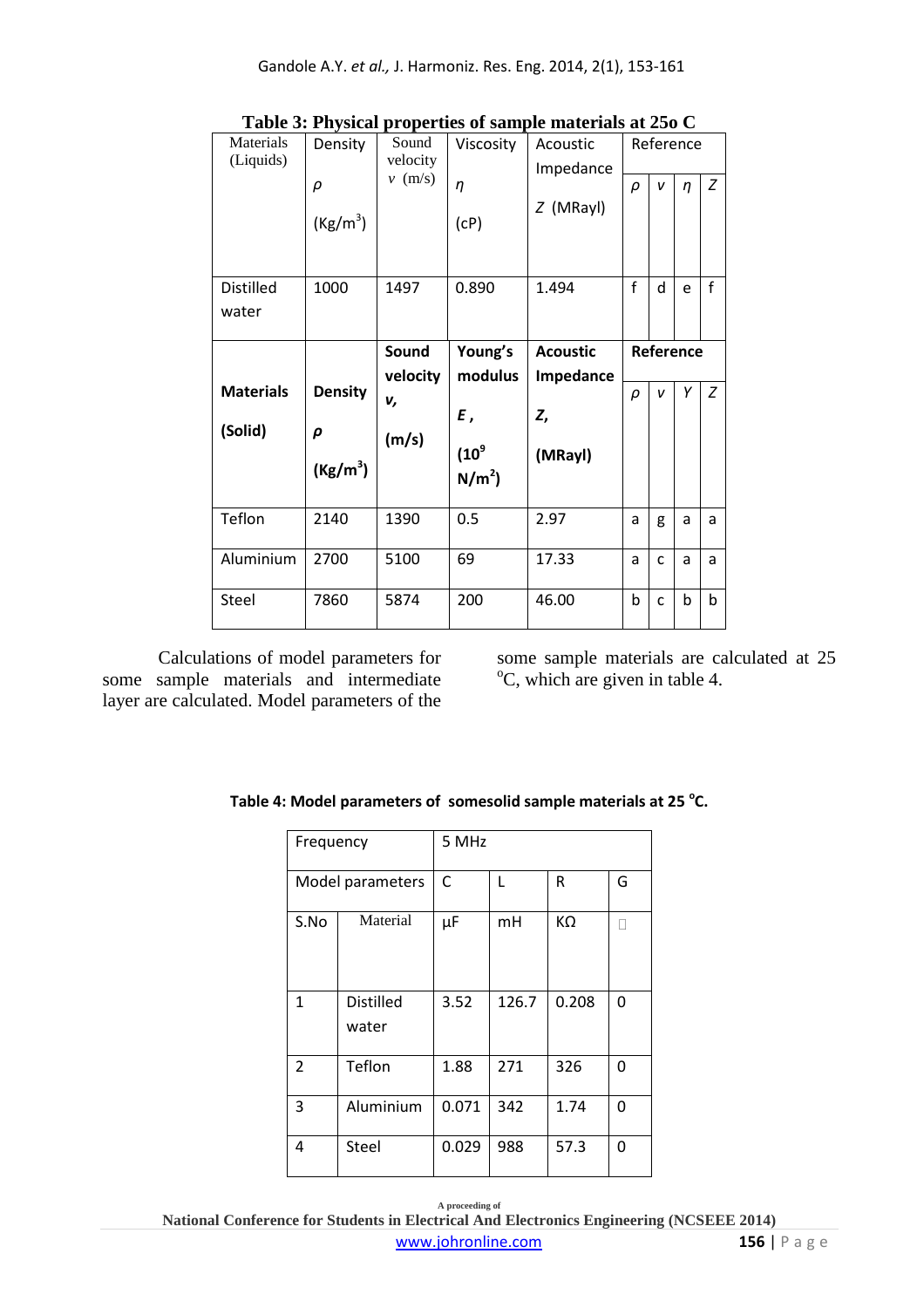

#### **Analysis:**

**Time Domain :**From the simulation we obtained the following output which gave us time as well as attenuation.



A1:(3.5689u,0.000) A2:(0.000,0.000) DIFF(A):(3.5689u,0.000) **Fig. 5 (a): Complete transient received by 5 MHz transducer at 25<sup>o</sup> C in Teflonat d=0.005m** 

As seen the values obtained match the reference values and hence the comparison is given in the table 5(a). This gives a green signal for development of hardware.



A1:(6.6781u, 250.272mV) A2:(0.000,0.000) DIFF(A):( 6.6781u,, 250.272mV) **Fig. 5 (a): Complete transient received by 5 MHz transducer at 25<sup>o</sup>C in Distilled water at d=0.01m**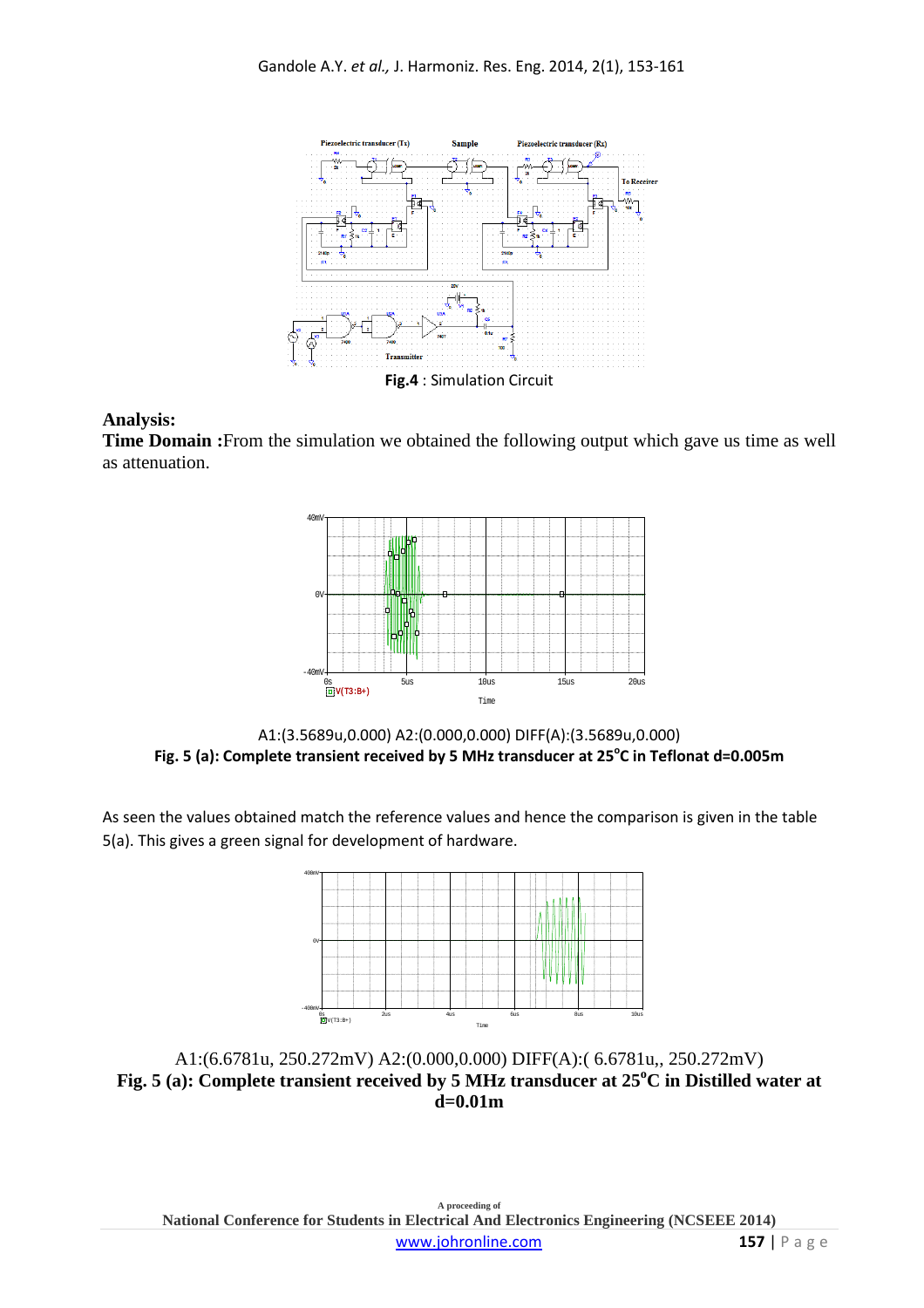#### **Attenuation measurement:**

Thus we developed the hardware step by step as shown in figure 7 and figure 9 and obtained the results



for the transmitter as shown in figure 8 and 10. Figure 6 : probe screen for measurement of pulse height using probe cursor

### **Table 5(a): Comparison of ultrasonic velocities in liquid and solid samples at 25<sup>o</sup>C.**

| S.No. | <b>Sample</b>             | <b>Simulated</b><br>velocity<br>(m/s) | Literature<br>value<br>(m/s) | Reference           |
|-------|---------------------------|---------------------------------------|------------------------------|---------------------|
| 1     | <b>Distilled</b><br>water | 1497.431                              | 1497                         | Weastet al<br>1964  |
| 2     | Aluminium                 | 5143.999                              | 5140                         | Podesta<br>2002     |
| 3     | Steel                     | 5870.105                              | 5874                         | Kaye et al<br>1995  |
| 4     | Teflon                    | 1398.925                              | 1400.31                      | Yawaleet<br>al 1995 |
| 5     | Copper                    | 4750470                               | 4756                         | Kaye et al<br>1995  |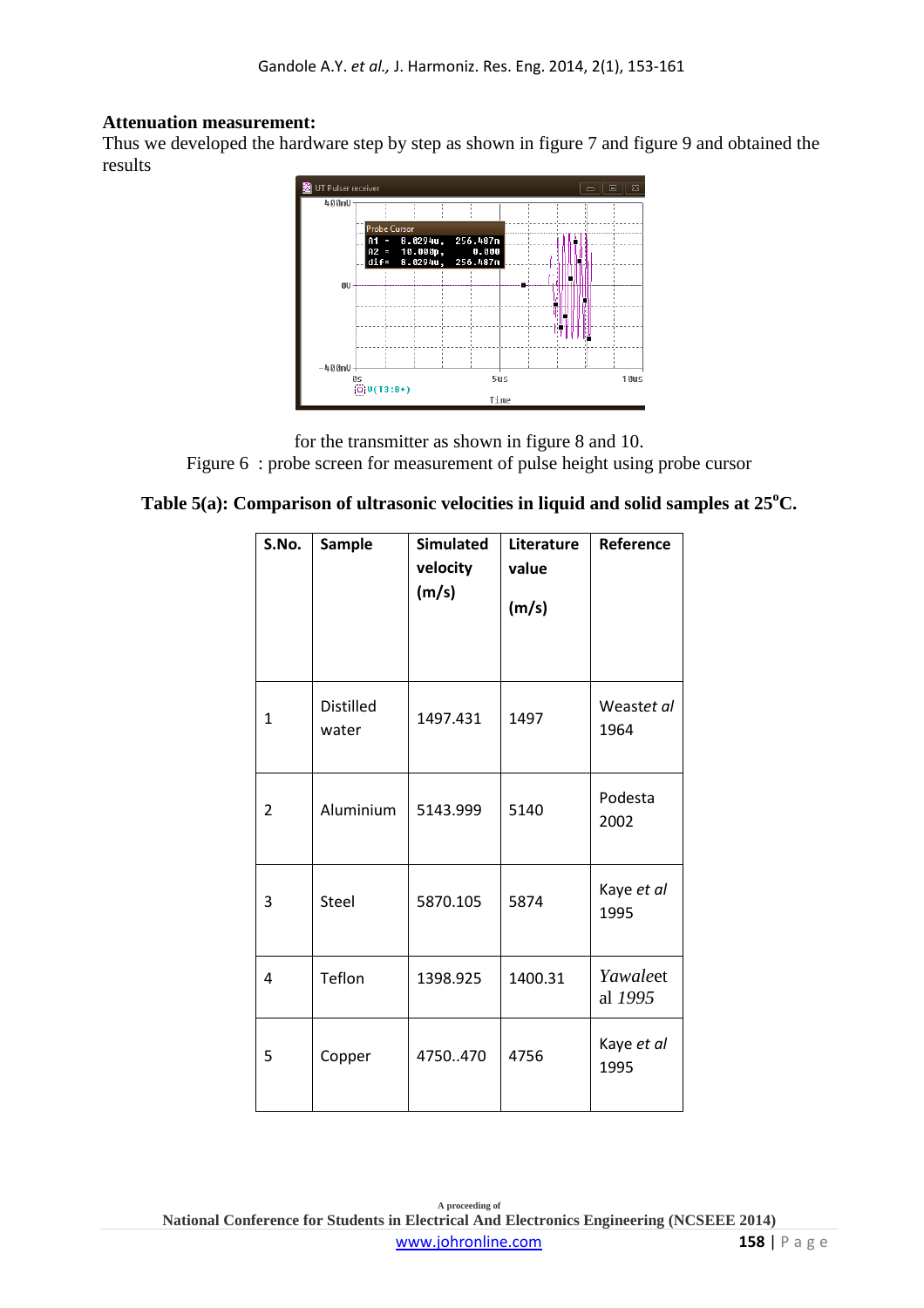| Table 5(b): Comparison of ultrasonic attenuation in liquids and solids samples at $25^{\circ}$ C. |  |  |  |
|---------------------------------------------------------------------------------------------------|--|--|--|
|                                                                                                   |  |  |  |

| S.<br><b>Materia</b><br>$\mathbf N$<br>ls |                | <b>Attenuation at 25</b><br>$\rm ^{o}C$ (2MHz)<br>$(\alpha/f^2) \times 10^{-15}$ (Np<br>$m^{-1} Hz^2$ | <b>Referenc</b><br>e |            |
|-------------------------------------------|----------------|-------------------------------------------------------------------------------------------------------|----------------------|------------|
| $\mathbf{0}$                              |                | <b>Simulat</b>                                                                                        | Literat              |            |
|                                           |                | ed                                                                                                    | ure                  |            |
| $\mathbf{1}$                              | Distilled      | 23.100                                                                                                | 22                   | Weast      |
|                                           | water          |                                                                                                       |                      | 1964       |
|                                           |                | <b>Attenuation</b>                                                                                    |                      |            |
|                                           |                | (dB/m)                                                                                                |                      |            |
|                                           |                |                                                                                                       |                      |            |
|                                           | <b>Solid</b>   | <b>Simulat</b>                                                                                        | <b>Literat</b>       |            |
|                                           | <b>Samples</b> | ed                                                                                                    | ure                  |            |
| $\overline{2}$                            | Alumini        | 1.199                                                                                                 | 1.151                | Kaye et al |
|                                           | um             |                                                                                                       |                      | 1995       |
| 3                                         | <b>Steel</b>   | 6.577                                                                                                 | 5.600                | Kaye et al |
|                                           |                |                                                                                                       |                      | 1995       |



**Fig.7: 5MHz crystal oscillator circuit**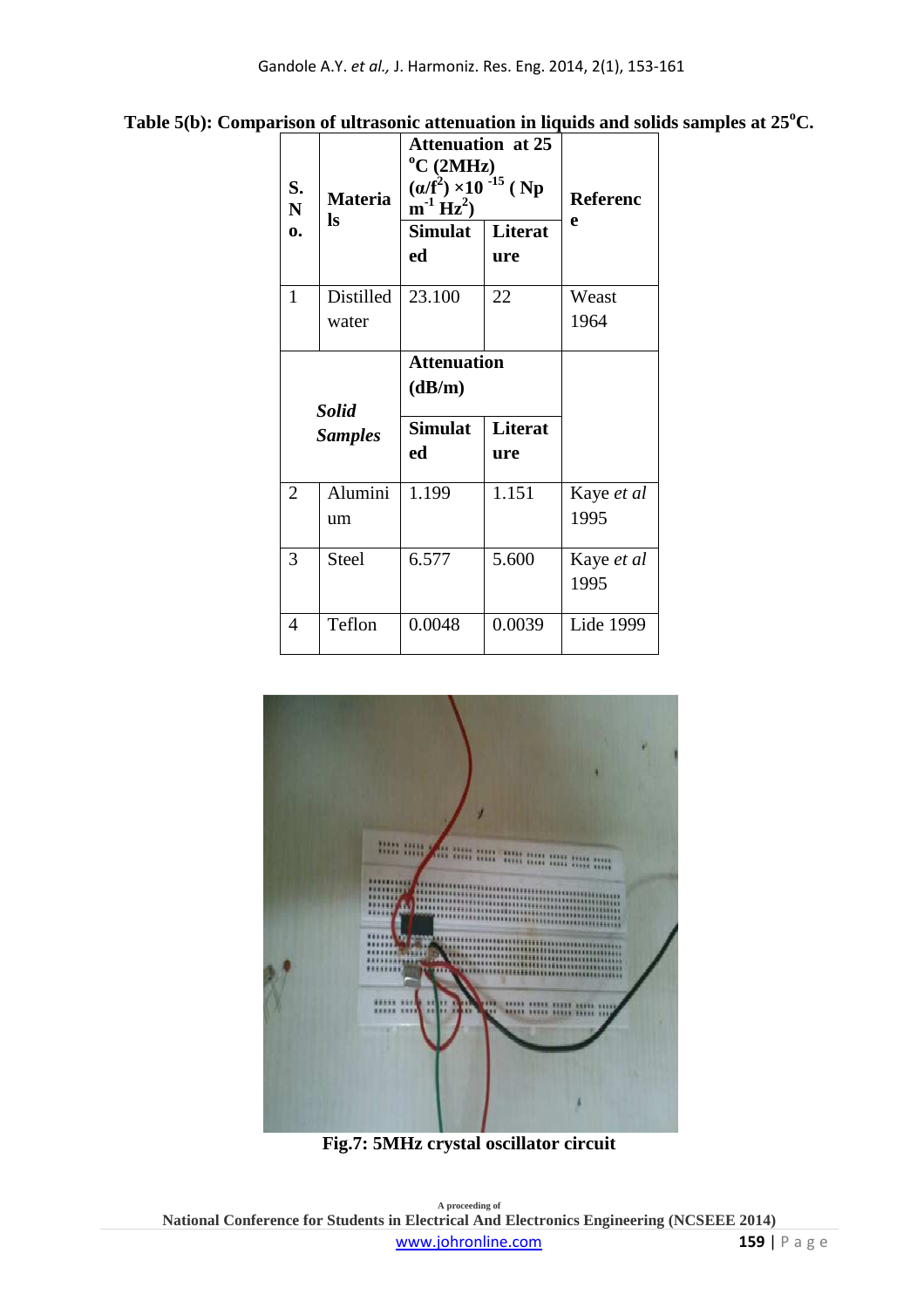

**Fig. 8: 5MHz crystal oscillator circuit's output** 



**Fig.9: 1KHz oscillator circuit** 





**A proceeding of National Conference for Students in Electrical And Electronics Engineering (NCSEEE 2014)**  www.johronline.com **160** | P a g e